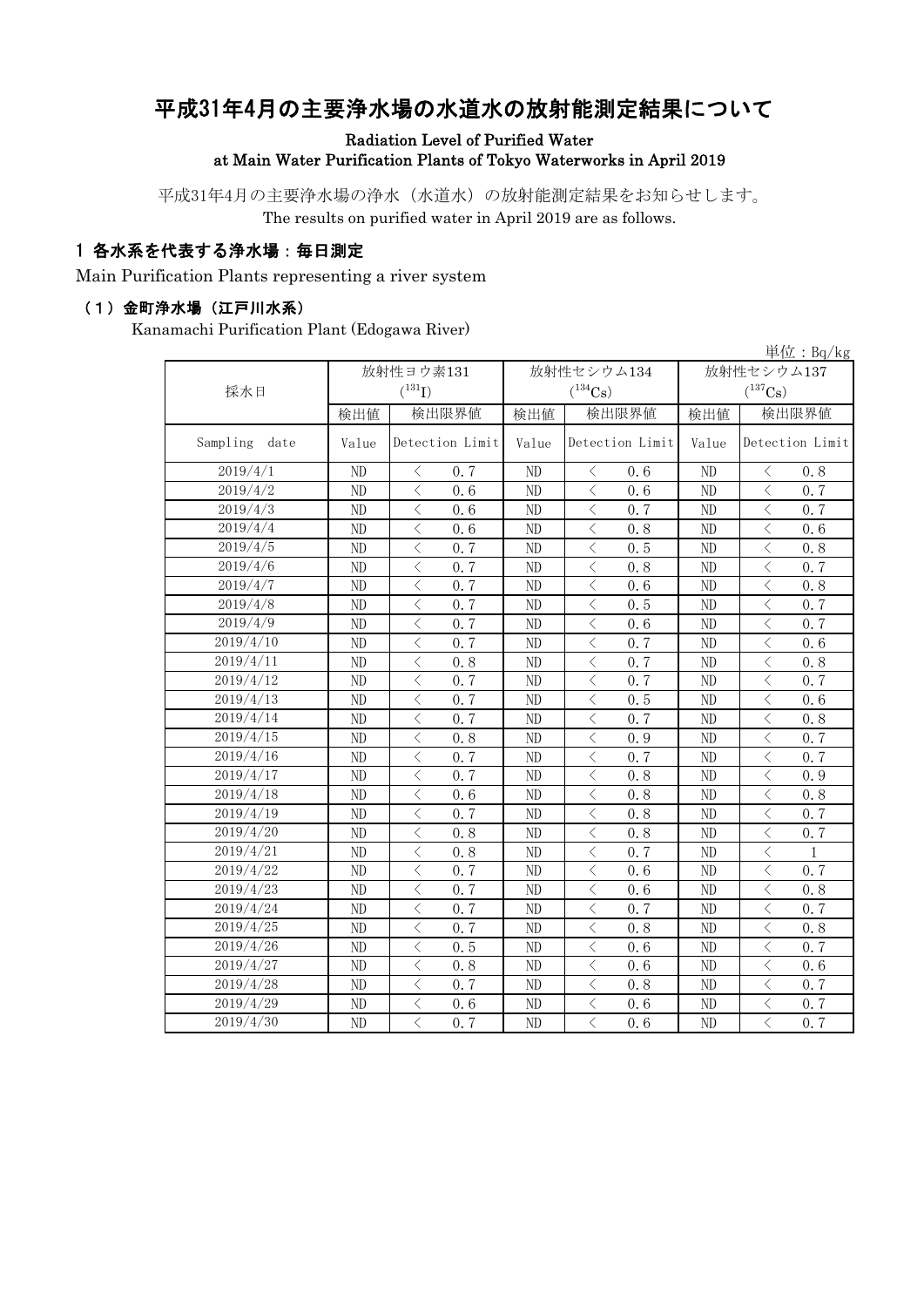## (2)朝霞浄水場 (荒川水系)

Asaka Purification Plant (Arakawa River)

|               |           |                                                                                                                                                                                     |                |                             |                 | 早位: $Bq/Kg$                                     |
|---------------|-----------|-------------------------------------------------------------------------------------------------------------------------------------------------------------------------------------|----------------|-----------------------------|-----------------|-------------------------------------------------|
|               | 放射性ヨウ素131 |                                                                                                                                                                                     |                | 放射性セシウム134                  | 放射性セシウム137      |                                                 |
| 採水日           |           | $(^{131}I)$                                                                                                                                                                         |                | $(^{134}Cs)$                |                 | $(^{137}\mathrm{Cs})$                           |
|               | 検出値       | 検出限界値                                                                                                                                                                               | 検出値            | 検出限界値                       | 検出値             | 検出限界値                                           |
| Sampling date | Value     | Detection Limit                                                                                                                                                                     | Value          | Detection Limit             | Value           | Detection Limit                                 |
| 2019/4/1      | ND        | 0.6<br>$\lt$                                                                                                                                                                        | ND             | 0.9<br>$\lt$                | ND              | 0.8<br>$\lt$                                    |
| 2019/4/2      | ND        | $\langle$<br>0.8                                                                                                                                                                    | ND             | $\langle$<br>0.6            | ND              | $\langle$<br>0.8                                |
| 2019/4/3      | ND        | $\langle$<br>0.6                                                                                                                                                                    | ND             | $\langle$<br>0.6            | ND              | $\langle$<br>0.7                                |
| 2019/4/4      | ND        | $\langle$<br>0.7                                                                                                                                                                    | ND             | $\langle$<br>0.7            | ND              | $\langle$<br>0.6                                |
| 2019/4/5      | ND        | $\langle$<br>0.7                                                                                                                                                                    | ND             | $\overline{\langle}$<br>0.6 | ND              | $\overline{\langle}$<br>0.7                     |
| 2019/4/6      | ND        | $\overline{\left\langle \right. }% ,\left\langle \overline{\left\langle \right. }% ,\left\langle \overline{\left\langle \right. }\right\rangle \right\rangle \left. \right.$<br>0.8 | ND             | $\,$ $\,$ $\,$<br>0.7       | ND              | $\langle$<br>0.7                                |
| 2019/4/7      | ND        | $\langle$<br>0.7                                                                                                                                                                    | ND             | $\lt$<br>0.9                | ND              | $\lt$<br>0.7                                    |
| 2019/4/8      | ND        | $\langle$<br>0.6                                                                                                                                                                    | ND             | $\langle$<br>0.8            | ND              | $\langle$<br>0.7                                |
| 2019/4/9      | ND        | $\langle$<br>0.7                                                                                                                                                                    | N <sub>D</sub> | $\lt$<br>0.7                | ND              | $\langle$<br>0.8                                |
| 2019/4/10     | ND        | $\langle$<br>0.7                                                                                                                                                                    | N <sub>D</sub> | $\langle$<br>0.7            | ND              | $\langle$<br>0.6                                |
| 2019/4/11     | ND        | $\langle$<br>0.7                                                                                                                                                                    | ND             | $\langle$<br>0.9            | ND              | $\langle$<br>0.8                                |
| 2019/4/12     | ND        | $\lt$<br>0.6                                                                                                                                                                        | ND             | $\lt$<br>0.6                | ND              | $\lt$<br>0.7                                    |
| 2019/4/13     | ND        | $\lt$<br>0.8                                                                                                                                                                        | ND             | $\lt$<br>0.6                | ND              | $\lt$<br>0.7                                    |
| 2019/4/14     | ND        | $\langle$<br>0.7                                                                                                                                                                    | ND             | $\langle$<br>0.6            | ND              | $\langle$<br>0.8                                |
| 2019/4/15     | ND        | $\langle$<br>0.6                                                                                                                                                                    | ND             | $\langle$<br>0.7            | ND              | $\langle$<br>0.8                                |
| 2019/4/16     | ND        | $\langle$<br>0.7                                                                                                                                                                    | ND             | $\langle$<br>0.8            | ND              | $\overline{\langle}$<br>0.8                     |
| 2019/4/17     | ND        | $\langle$<br>0, 7                                                                                                                                                                   | ND             | $\,$ $\,$ $\,$<br>0.8       | ND              | $\,$ $\,$ $\,$<br>0.8                           |
| 2019/4/18     | ND        | $\langle$<br>0.9                                                                                                                                                                    | ND             | $\langle$<br>0.6            | ND              | $\langle$<br>0.6                                |
| 2019/4/19     | ND        | $\overline{\langle}$<br>0.8                                                                                                                                                         | N <sub>D</sub> | $\overline{\langle}$<br>0.7 | ND              | $\overline{\langle}$<br>0.7                     |
| 2019/4/20     | ND        | $\langle$<br>0.8                                                                                                                                                                    | ND             | $\lt$<br>0.7                | ND              | $\lt$<br>0.6                                    |
| 2019/4/21     | ND        | $\lt$<br>0.7                                                                                                                                                                        | N <sub>D</sub> | $\langle$<br>0.9            | ND              | $\lt$<br>0.8                                    |
| 2019/4/22     | ND        | $\lt$<br>0.8                                                                                                                                                                        | ND             | $\langle$<br>0.8            | ND              | $\langle$<br>0.8                                |
| 2019/4/23     | ND        | $\langle$<br>0.7                                                                                                                                                                    | N <sub>D</sub> | $\langle$<br>0.6            | ND              | $\langle$<br>0.6                                |
| 2019/4/24     | ND        | $\lt$<br>0.7                                                                                                                                                                        | ND             | $\hspace{0.1mm} <$<br>0.6   | ND              | $\lt$<br>$\mathbf{1}$                           |
| 2019/4/25     | ND        | $\lt$<br>0.7                                                                                                                                                                        | ND             | $\langle$<br>0.9            | ND              | $\langle$<br>0.7                                |
| 2019/4/26     | ND        | $\langle$<br>0.7                                                                                                                                                                    | ND             | $\langle$<br>0.8            | ND              | $\langle$<br>0.7                                |
| 2019/4/27     | ND        | $\langle$<br>0.7                                                                                                                                                                    | ND             | $\langle$<br>0.7            | ND              | $\langle$<br>0.7                                |
| 2019/4/28     | ND        | $\langle$<br>0, 7                                                                                                                                                                   | ND             | $\langle$<br>0.9            | ND              | $\overline{\langle}$<br>0.8                     |
| 2019/4/29     | ND        | $\langle$<br>0.8                                                                                                                                                                    | ND             | $\langle$<br>0.8            | ND              | $\overline{\left\langle \right\rangle }$<br>0.8 |
| 2019/4/30     | ND        | $\overline{\langle}$<br>0, 7                                                                                                                                                        | ND             | $\overline{\langle}$<br>0.6 | $\overline{ND}$ | $\overline{\langle}$<br>0, 7                    |

単位:Bq/kg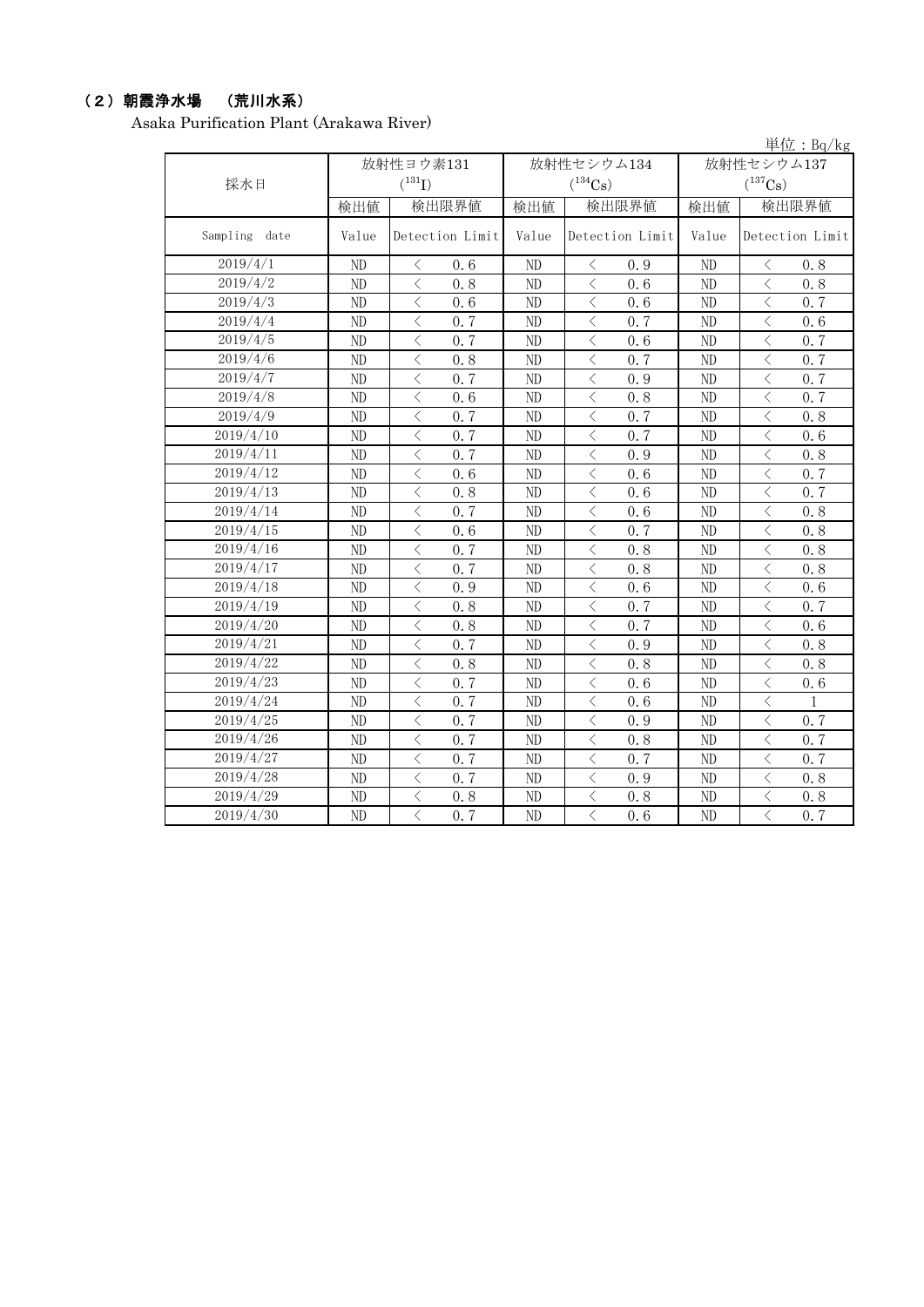## (3)小作浄水場 (多摩川水系)

Ozaku Purification Plant (Tamagawa River)

|                  |       |                                                 |            |                  |       | 単位: Bq/kg                                       |
|------------------|-------|-------------------------------------------------|------------|------------------|-------|-------------------------------------------------|
|                  |       | 放射性ヨウ素131                                       | 放射性セシウム134 |                  |       | 放射性セシウム137                                      |
| 採水日              |       | $(^{131}I)$                                     |            | $(^{134}Cs)$     |       | $(^{137}Cs)$                                    |
|                  | 検出値   | 検出限界値                                           | 検出値        | 検出限界値            | 検出値   | 検出限界値                                           |
| Sampling<br>date | Value | Detection Limit                                 | Value      | Detection Limit  | Value | Detection Limit                                 |
| 2019/4/1         | ND    | $\langle$<br>0.8                                | ND         | $\, \leq$<br>0.8 | ND    | $\langle$<br>0.6                                |
| 2019/4/2         | ND    | $\lt$<br>0.6                                    | ND         | $\langle$<br>0.8 | ND    | $\langle$<br>0.9                                |
| 2019/4/3         | ND    | $\lt$<br>0.7                                    | ND         | $\, < \,$<br>0.7 | ND    | $\,$ $\,$ $\,$<br>0.7                           |
| 2019/4/4         | ND    | $\lt$<br>0.5                                    | ND         | $\lt$<br>0.7     | ND    | $\,$ $\,$ $\,$<br>0.7                           |
| 2019/4/5         | ND    | $\lt$<br>0.7                                    | ND         | $\lt$<br>0.7     | ND    | $\hspace{0.5cm}\big\langle$<br>0.7              |
| 2019/4/6         | ND    | $\langle$<br>0, 7                               | ND         | $\langle$<br>0.8 | ND    | $\langle$<br>0.7                                |
| 2019/4/7         | ND    | $\langle$<br>0.7                                | ND         | $\langle$<br>0.6 | ND    | $\langle$<br>0.7                                |
| 2019/4/8         | ND    | $\langle$<br>0.6                                | ND         | $\langle$<br>0.8 | ND    | $\overline{\left\langle \right\rangle }$<br>0.7 |
| 2019/4/9         | ND    | $\langle$<br>0.7                                | ND         | $\langle$<br>0.8 | ND    | $\overline{\langle}$<br>0.7                     |
| 2019/4/10        | ND    | $\langle$<br>0.6                                | ND         | $\langle$<br>0.6 | ND    | $\overline{\left\langle \right\rangle }$<br>0.6 |
| 2019/4/11        | ND    | $\langle$<br>0.6                                | ND         | $\langle$<br>0.7 | ND    | $\overline{\left\langle \right\rangle }$<br>0.8 |
| 2019/4/12        | ND    | $\langle$<br>0.6                                | ND         | $\langle$<br>0.7 | ND    | $\,$ $\,$ $\,$<br>0.9                           |
| 2019/4/13        | ND    | $\langle$<br>0.7                                | ND         | $\lt$<br>0.6     | ND    | $\,$ $\,$ $\,$<br>0.7                           |
| 2019/4/14        | ND    | $\overline{\left\langle \right\rangle }$<br>0.7 | ND         | $\langle$<br>0.5 | ND    | $\overline{\langle}$<br>0.7                     |
| 2019/4/15        | ND    | $\lt$<br>0.7                                    | ND         | $\langle$<br>0.5 | ND    | $\langle$<br>0.7                                |
| 2019/4/16        | ND    | $\langle$<br>0.7                                | ${\rm ND}$ | $\langle$<br>0.7 | ND    | $\lt$<br>0.8                                    |
| 2019/4/17        | ND    | $\lt$<br>0.6                                    | ND         | $\lt$<br>0.7     | ND    | $\lt$<br>0.6                                    |
| 2019/4/18        | ND    | $\lt$<br>0.8                                    | ND         | $\lt$<br>0.8     | ND    | $\lt$<br>0.8                                    |
| 2019/4/19        | ND    | $\lt$<br>0, 7                                   | ND         | $\lt$<br>0.7     | ND    | $\overline{\left\langle \right\rangle }$<br>0.6 |
| 2019/4/20        | ND    | $\langle$<br>0, 7                               | ND         | $\lt$<br>0.9     | ND    | $\,$ $\,$ $\,$<br>0.8                           |
| 2019/4/21        | ND    | $\langle$<br>0.8                                | ND         | $\lt$<br>0, 7    | ND    | $\lt$<br>0.6                                    |
| 2019/4/22        | ND    | $\lt$<br>0.6                                    | ND         | $\lt$<br>0.7     | ND    | $\lt$<br>0.8                                    |
| 2019/4/23        | ND    | $\langle$<br>0, 7                               | ND         | $\lt$<br>0.8     | ND    | $\lt$<br>0.9                                    |
| 2019/4/24        | ND    | $\langle$<br>0, 7                               | ND         | $\lt$<br>0.6     | ND    | $\lt$<br>0.6                                    |
| 2019/4/25        | ND    | $\langle$<br>0.7                                | ND         | $\langle$<br>0.8 | ND    | $\,$ $\,$ $\,$<br>0.7                           |
| 2019/4/26        | ND    | $\lt$<br>0.7                                    | ND         | $\lt$<br>0.8     | ND    | $\hspace{0.5cm}\mathopen{<}$<br>0.8             |
| 2019/4/27        | ND    | $\lt$<br>0.8                                    | ND         | $\lt$<br>0.6     | ND    | $\lt$<br>0.7                                    |
| 2019/4/28        | ND    | $\lt$<br>0.8                                    | ND         | $\lt$<br>0.8     | ND    | $\,$ $\,$ $\,$<br>0.6                           |
| 2019/4/29        | ND    | $\lt$<br>0.8                                    | ND         | $\lt$<br>0.8     | ND    | $\hspace{0.5cm}\mathopen{<}$<br>0.7             |
| 2019/4/30        | ND    | $\langle$<br>0.7                                | ND         | $\lt$<br>0.6     | ND    | $\overline{\left\langle \right\rangle }$<br>0.7 |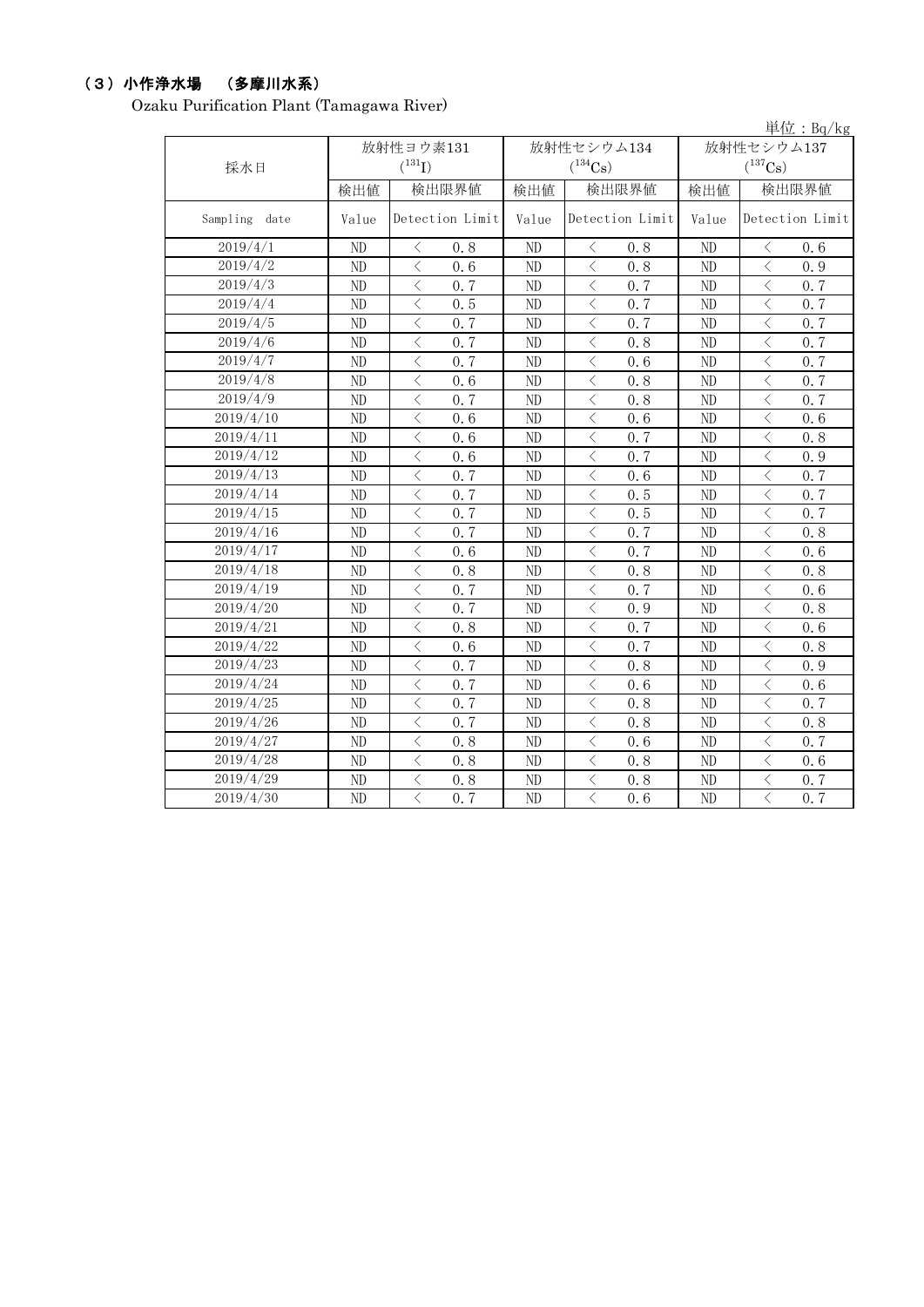# (4)東村山浄水場 (多摩川・荒川水系)

Higashi-murayama Purification Plant (Tamagawa・Arakawa River)

|               |           |                                                 |       |                                                  |            | 単位: $Bq/kg$                                                                                                                                                          |
|---------------|-----------|-------------------------------------------------|-------|--------------------------------------------------|------------|----------------------------------------------------------------------------------------------------------------------------------------------------------------------|
|               | 放射性ヨウ素131 |                                                 |       | 放射性セシウム134                                       | 放射性セシウム137 |                                                                                                                                                                      |
| 採水日           |           | $(^{131}I)$                                     |       | $(^{134}\mathrm{Cs})$                            |            | $(^{137}\mathrm{Cs})$                                                                                                                                                |
|               | 検出値       | 検出限界値                                           | 検出値   | 検出限界値                                            | 検出値        | 検出限界値                                                                                                                                                                |
| Sampling date | Value     | Detection Limit                                 | Value | Detection Limit                                  | Value      | Detection Limit                                                                                                                                                      |
| 2019/4/1      | ND        | $\lt$<br>0.6                                    | ND    | $\lt$<br>0.6                                     | ND         | $\langle$<br>0.7                                                                                                                                                     |
| 2019/4/2      | ND        | $\overline{\langle}$<br>0.7                     | ND    | $\overline{\langle}$<br>0.7                      | ND         | $\langle$<br>0, 5                                                                                                                                                    |
| 2019/4/3      | ND        | $\langle$<br>0.7                                | ND    | $\langle$<br>0.8                                 | ND         | $\langle$<br>0.8                                                                                                                                                     |
| 2019/4/4      | ND        | $\lt$<br>0.7                                    | ND    | $\overline{\langle}$<br>0.5                      | ${\rm ND}$ | $\langle$<br>0.6                                                                                                                                                     |
| 2019/4/5      | ND        | $\langle$<br>0.7                                | ND    | $\langle$<br>0.5                                 | ND         | $\lt$<br>0.7                                                                                                                                                         |
| 2019/4/6      | ND        | $\, \big\langle \,$<br>0.8                      | ND    | $\hspace{0.1mm} <$<br>0.5                        | ND         | $\hspace{0.5cm}\big\langle$<br>0.6                                                                                                                                   |
| 2019/4/7      | ND        | $\langle$<br>0.7                                | ND    | $\overline{\left\langle \right\rangle }$<br>0.7  | ND         | $\overline{\left\langle \right. }% ,\left\langle \overline{\left\langle \right. }% ,\left\langle \overline{\left\langle \right\rangle }\right\rangle \right.$<br>0.6 |
| 2019/4/8      | ND        | $\langle$<br>0.7                                | ND    | $\langle$<br>0.6                                 | ND         | $\lt$<br>0.6                                                                                                                                                         |
| 2019/4/9      | ND        | $\hspace{0.5cm}\mathopen{<}$<br>0.6             | ND    | $\langle$<br>0.6                                 | ND         | $\lt$<br>0.6                                                                                                                                                         |
| 2019/4/10     | ND        | $\langle$<br>0.7                                | ND    | $\langle$<br>0.6                                 | ND         | $\langle$<br>0.7                                                                                                                                                     |
| 2019/4/11     | ND        | $\lt$<br>0.6                                    | ND    | $\,$ $\,$ $\,$<br>0.8                            | $\rm ND$   | $\lt$<br>0.7                                                                                                                                                         |
| 2019/4/12     | ND        | $\langle$<br>0.6                                | ND    | $\langle$<br>0.6                                 | ND         | $\overline{\left\langle \right\rangle }$<br>0.8                                                                                                                      |
| 2019/4/13     | ND        | $\langle$<br>0.9                                | ND    | $\overline{\left\langle \right\rangle }$<br>0, 6 | ND         | $\overline{\langle}$<br>0, 6                                                                                                                                         |
| 2019/4/14     | ND        | $\langle$<br>0.7                                | ND    | $\,$ $\,$ $\,$<br>0.8                            | ND         | $\overline{\left\langle \right\rangle }$<br>0.6                                                                                                                      |
| 2019/4/15     | ND        | $\langle$<br>0.8                                | ND    | $\langle$<br>0.6                                 | ND         | $\overline{\left\langle \right\rangle }$<br>0.7                                                                                                                      |
| 2019/4/16     | ND        | $\overline{\langle}$<br>0.6                     | ND    | $\langle$<br>0.6                                 | ND         | $\langle$<br>0.7                                                                                                                                                     |
| 2019/4/17     | ND        | $\lt$<br>0.8                                    | ND    | $\langle$<br>0.7                                 | ND         | $\langle$<br>0.7                                                                                                                                                     |
| 2019/4/18     | $\rm ND$  | $\lt$<br>0.7                                    | ND    | $\lt$<br>0.7                                     | $\rm ND$   | $\langle$<br>0.7                                                                                                                                                     |
| 2019/4/19     | ND        | $\langle$<br>0.7                                | ND    | $\langle$<br>0.7                                 | ND         | $\overline{\left\langle \right\rangle }$<br>0.8                                                                                                                      |
| 2019/4/20     | ND        | $\lt$<br>0.8                                    | ND    | $\,$ $\,$ $\,$<br>0.6                            | ND         | $\lt$<br>0.8                                                                                                                                                         |
| 2019/4/21     | ND        | $\lt$<br>0.8                                    | ND    | $\langle$<br>0.6                                 | ND         | $\lt$<br>1                                                                                                                                                           |
| 2019/4/22     | ND        | $\lt$<br>0.7                                    | ND    | $\lt$<br>0.8                                     | ND         | $\lt$<br>0.9                                                                                                                                                         |
| 2019/4/23     | ND        | $\langle$<br>0.6                                | ND    | $\hspace{0.1mm} <$<br>0.6                        | ND         | $\langle$<br>0.7                                                                                                                                                     |
| 2019/4/24     | ND        | $\langle$<br>0.7                                | ND    | $\lt$<br>0.7                                     | ND         | $\overline{\left\langle \right\rangle }$<br>0.6                                                                                                                      |
| 2019/4/25     | ND        | $\langle$<br>0.8                                | ND    | $\langle$<br>0.7                                 | ND         | $\lt$<br>0.6                                                                                                                                                         |
| 2019/4/26     | ND        | $\overline{\left\langle \right\rangle }$<br>0.7 | ND    | $\overline{\left\langle \right\rangle }$<br>0.8  | ND         | $\overline{\left\langle \right\rangle }$<br>0.8                                                                                                                      |
| 2019/4/27     | ND        | $\langle$<br>0.8                                | ND    | $\lt$<br>0.7                                     | ND         | $\langle$<br>0.7                                                                                                                                                     |
| 2019/4/28     | ND        | $\langle$<br>0.7                                | ND    | $\langle$<br>0.7                                 | ND         | $\langle$<br>0.7                                                                                                                                                     |
| 2019/4/29     | ND        | $\lt$<br>0.6                                    | ND    | $\lt$<br>0.6                                     | ND         | $\lt$<br>0.7                                                                                                                                                         |
| 2019/4/30     | ND        | $\overline{\langle}$<br>0.8                     | ND    | $\overline{\langle}$<br>0.6                      | ND         | $\overline{\langle}$<br>0.7                                                                                                                                          |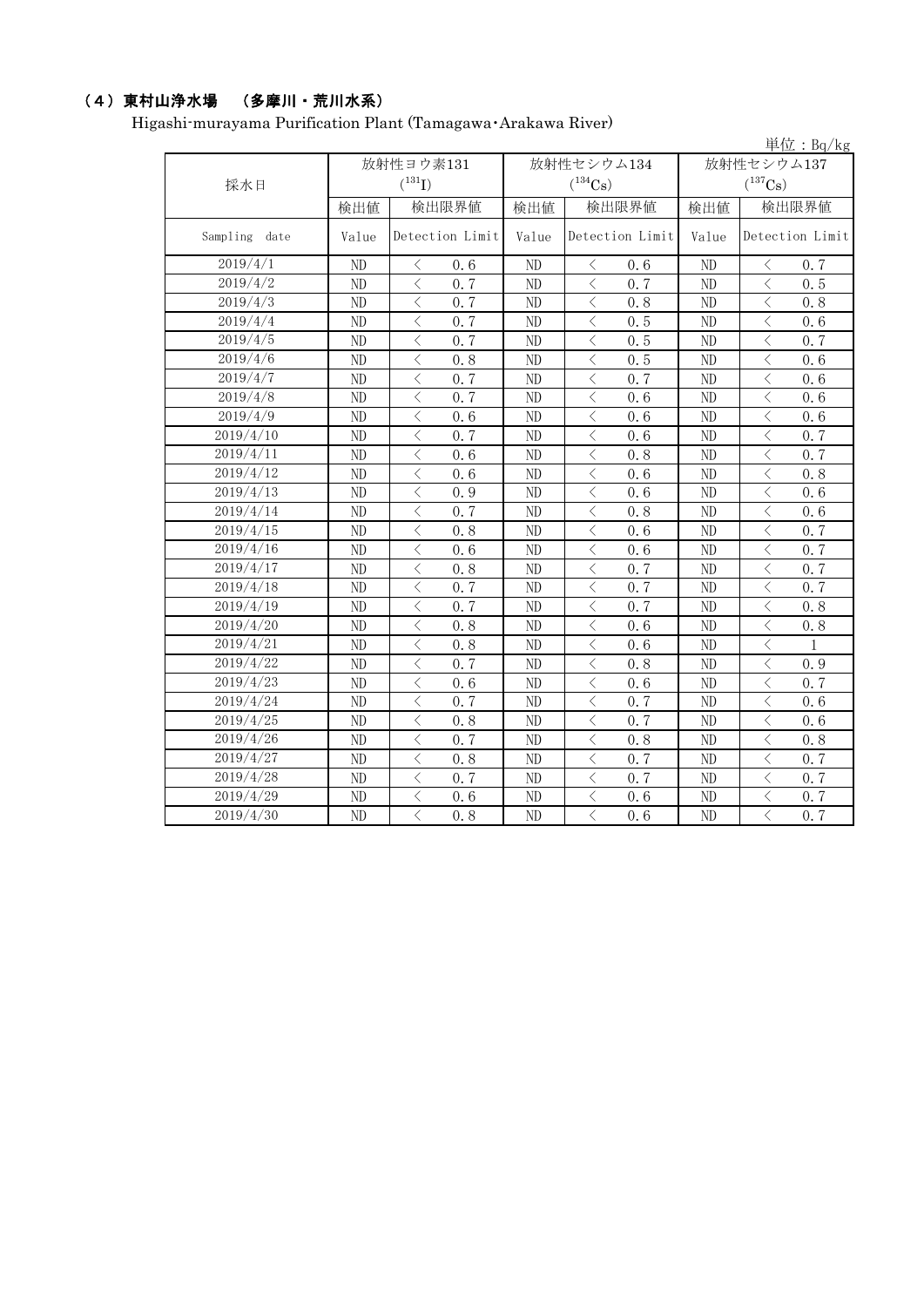## (5)長沢浄水場 (相模川水系)

Nagasawa Purification Plant (Sagamigawa River)

|                  |           |                                                  |                |                             |                | 単位: Bq/kg                                       |
|------------------|-----------|--------------------------------------------------|----------------|-----------------------------|----------------|-------------------------------------------------|
|                  | 放射性ヨウ素131 |                                                  |                | 放射性セシウム134                  | 放射性セシウム137     |                                                 |
| 採水日              |           | $(^{131}I)$                                      |                | $(^{134}Cs)$                |                | $(^{137}Cs)$                                    |
|                  | 検出値       | 検出限界値                                            | 検出値            | 検出限界値                       | 検出値            | 検出限界値                                           |
| Sampling<br>date | Value     | Detection Limit                                  | Value          | Detection Limit             | Value          | Detection Limit                                 |
| 2019/4/1         | ND        | $\langle$<br>0.7                                 | N <sub>D</sub> | $\langle$<br>0.7            | ND             | $\langle$<br>0.7                                |
| 2019/4/2         | ND        | $\langle$<br>0, 6                                | ND             | $\langle$<br>0.7            | N <sub>D</sub> | $\langle$<br>0, 7                               |
| 2019/4/3         | ND        | $\langle$<br>0.7                                 | ND             | $\langle$<br>0.8            | ND             | $\overline{\left\langle \right\rangle }$<br>0.7 |
| 2019/4/4         | ND        | $\langle$<br>0.7                                 | ND             | $\langle$<br>0.8            | ND             | $\overline{\left\langle \right\rangle }$<br>0.8 |
| 2019/4/5         | ND        | $\,$ $\,$ $\,$<br>0.5                            | ND             | $\overline{\langle}$<br>0.7 | ND             | $\overline{\langle}$<br>0.5                     |
| 2019/4/6         | ND        | $\langle$<br>0.7                                 | ND             | $\,$ $\,$ $\,$<br>0.6       | ND             | $\langle$<br>0.7                                |
| 2019/4/7         | ND        | $\, < \,$<br>0.7                                 | ND             | $\lt$<br>0.6                | ND             | $\lt$<br>0.7                                    |
| 2019/4/8         | ND        | $\,$ $\,$ $\,$<br>0.5                            | ND             | $\overline{\langle}$<br>0.6 | ND             | $\langle$<br>0.7                                |
| 2019/4/9         | ND        | $\langle$<br>0.6                                 | ND             | $\langle$<br>0.8            | ND             | $\overline{\left\langle \right\rangle }$<br>0.7 |
| 2019/4/10        | ND        | $\langle$<br>0.7                                 | ND             | $\langle$<br>0.7            | ND             | $\langle$<br>0.9                                |
| 2019/4/11        | ND        | $\langle$<br>0.7                                 | ND             | $\overline{\langle}$<br>0.7 | ND             | $\langle$<br>0.8                                |
| 2019/4/12        | ND        | $\lt$<br>0.6                                     | ND             | $\lt$<br>0.6                | ND             | $\lt$<br>0.7                                    |
| 2019/4/13        | ND        | $\lt$<br>0.8                                     | ND             | $\,$ $\,$ $\,$<br>0.8       | ND             | $\langle$<br>0.8                                |
| 2019/4/14        | ND        | $\lt$<br>0.7                                     | ND             | $\langle$<br>0.7            | ND             | $\lt$<br>0.7                                    |
| 2019/4/15        | ND        | $\lt$<br>0.7                                     | ND             | $\lt$<br>0.6                | ND             | $\hspace{0.1mm} <\hspace{0.1mm}$<br>0.8         |
| 2019/4/16        | ND        | $\langle$<br>0.5                                 | ND             | $\lt$<br>0.6                | ND             | $\langle$<br>0, 7                               |
| 2019/4/17        | ND        | $\lt$<br>0, 7                                    | ND             | $\langle$<br>0.9            | ND             | $\langle$<br>0.7                                |
| 2019/4/18        | ND        | $\langle$<br>0.7                                 | ND             | $\langle$<br>0.6            | ND             | $\langle$<br>0.8                                |
| 2019/4/19        | ND        | $\langle$<br>0.7                                 | ND             | $\langle$<br>0.9            | ND             | $\langle$<br>0.8                                |
| 2019/4/20        | $\rm ND$  | $\langle$<br>0.8                                 | ND             | $\lt$<br>0.6                | ND             | $\lt$<br>0.9                                    |
| 2019/4/21        | ND        | $\lt$<br>0.9                                     | ND             | $\,$ $\,$ $\,$<br>0.7       | ND             | $\lt$<br>0.6                                    |
| 2019/4/22        | ND        | $\lt$<br>0.7                                     | ND             | $\lt$<br>0.9                | ND             | $\lt$<br>0.9                                    |
| 2019/4/23        | ND        | $\langle$<br>0, 7                                | ND             | $\langle$<br>0.6            | ND             | $\langle$<br>0.7                                |
| 2019/4/24        | ND        | $\langle$<br>0.7                                 | ND             | $\,$ $\,$ $\,$<br>0.7       | ND             | $\langle$<br>0.8                                |
| 2019/4/25        | ND        | $\langle$<br>0, 7                                | ND             | $\langle$<br>0.5            | ND             | $\overline{\langle}$<br>0.8                     |
| 2019/4/26        | ND        | $\langle$<br>0.6                                 | ND             | $\langle$<br>0.7            | ND             | $\overline{\left\langle \right\rangle }$<br>0.6 |
| 2019/4/27        | ND        | $\langle$<br>0.8                                 | ND             | $\lt$<br>0.7                | ND             | $\langle$<br>0.7                                |
| 2019/4/28        | ND        | $\overline{\langle}$<br>0, 7                     | ND             | $\overline{\langle}$<br>0.7 | ND             | $\overline{\langle}$<br>0.8                     |
| 2019/4/29        | ND        | $\langle$<br>0.7                                 | ND             | $\lt$<br>0.7                | ND             | $\langle$<br>0.7                                |
| 2019/4/30        | ND        | $\overline{\left\langle \right\rangle }$<br>0, 7 | ND             | $\langle$<br>0.5            | ND             | $\overline{\left\langle \right\rangle }$<br>0.6 |